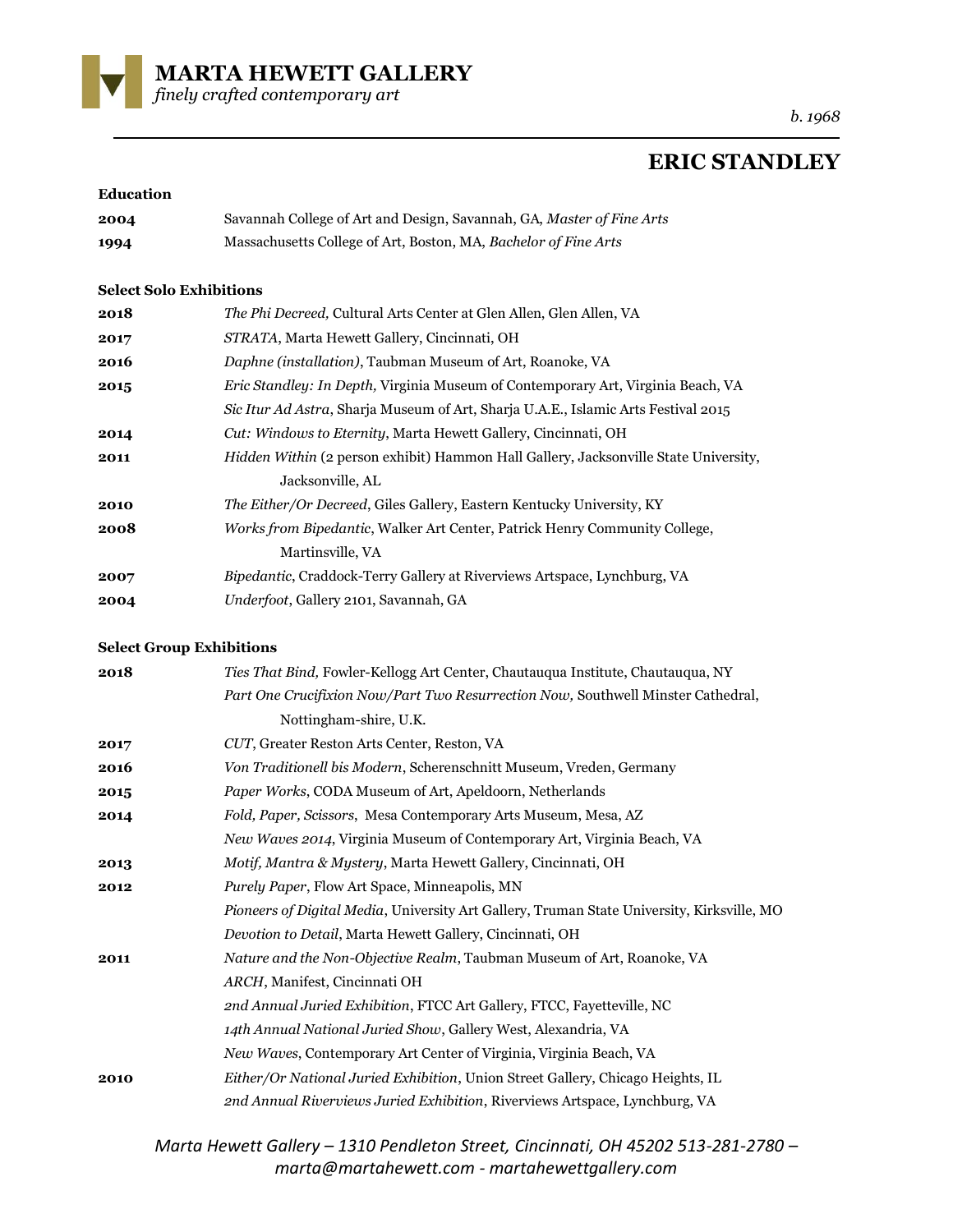|      | 13th Annual SECAC Members Show, 1708 Gallery, Richmond, VA                            |
|------|---------------------------------------------------------------------------------------|
|      | Lines Into Shapes, Art Center of Estes Park, Estes Park, CO                           |
|      | 7th Annual International Juried Exhibition, The Shore Institute of the Contemporary   |
|      | Arts, Long Branch, NJ                                                                 |
|      | Art Prize, Grand Rapids Public Museum, Grand Rapids, MI                               |
|      | LCAA National Juried Exhibition, Lancaster County Art Association, Strasburg, PA      |
|      | LIBF National Juried Competition: Digital Works, Long Beach Island Foundation,        |
|      | Loveladies, NJ                                                                        |
|      | Magnitude 7, Manifest, Cincinnati, OH                                                 |
|      | The Ecstatic, Curious Matter Gallery, NJ                                              |
|      | 31st Annual Miniworks on Paper, Jacksonville State University, Jacksonville, AL       |
|      | International Juried Drawing and Printmaking Exhibition, Rogue Space, Chelsea, NY     |
|      | Biennial LaGrange National XXVI, LaGrange Art Museum, LaGrange, GA                    |
|      | Art on Paper National Exhibition, Circle Gallery, Maryland Federation of Art,         |
|      | Annapolis, MD                                                                         |
|      | Creative Inquiries, Chautauqua Lecture Series Juried Exhibtion,                       |
|      | (Juror: Tina MaCalment) Eastern Kentucky University, KY                               |
|      | Drawing Discourse, (Juror: Deborah Rockman), Tucker Cooke Gallery,                    |
|      | University of North Carolina, Asheville, NC                                           |
| 2009 | ArtPrize, Fuller Gallery, Fountain Street Church, Grand Rapids, MI                    |
|      | Paperworks 2009 International Juried Competition, (Juror: Maura Heffner, Exhibition   |
|      | Manager, Whitney Museum of Art, New York, NY), B.J. Spoke Gallery, Huntington, NY     |
|      | 30th Annual Miniworks on Paper, (Juror: Steve Temple, Director of Gadsden Museum      |
|      | of Art, Gadsden, AL) Jacksonville State University, Jacksonville, AL                  |
|      | Art Honors Life, The Gallery at FUNERIA, Graton, CA                                   |
|      | Projekt 30, (public juried online exhibition) www.projekt30.com                       |
|      | Second Annual Meeting of the Southeastern Association of Vertebrate Paleontology,     |
|      | (Poster presentation: Selection, a collaborative installation). Virginia Museum of    |
|      | Natural History, Martinsville, VA                                                     |
| 2008 | Ashes to Art: Scattered, 4th International Biennial Juried Exhibition, (Jurors: Adela |
|      | Akers, Nadine Jarvis & Sylvia Seventy), The Gallery at FUNERIA, Graton, CA            |
|      | Reorder/Represent, Hermann Fine Arts Center, Marietta College, Marietta, OH           |
|      | <b>Awards &amp; Distinctions</b>                                                      |
| 2011 | Edward G. Carson Excellence in Design Award, 21st Mid-Atlantic National Art           |
|      | Exhibition: Works on Paper and of Clay, d' Art Center, Norfolk, VA                    |
|      | Second Place, 2011 Annual Juried Art Competition, South Arkansas Art Center,          |
|      | El Dorado, AK                                                                         |
|      | Award of Distinction: Mixed Media, Virginia Artists 2011, The Charles H. Taylor Arts  |
|      | Center, Hampton, VA                                                                   |
|      | Third Place, 2nd Annual Juried Exhibition, FTCC Gallery, Fayetteville, NC             |
|      | First Place, 14th Annual National Juried Show, Gallery West, Alexandria, VA           |
|      | Third Place, New Waves, Contemporary Art Center of Virginia, Virginia Beach, VA       |

**2010** Third Place, *Riverviews 2nd Annual Juried Exhibition*, Riverviews Artspace, Lynchburg, VA.

*Marta Hewett Gallery – 1310 Pendleton Street, Cincinnati, OH 45202 513-281-2780 – marta@martahewett.com - martahewettgallery.com*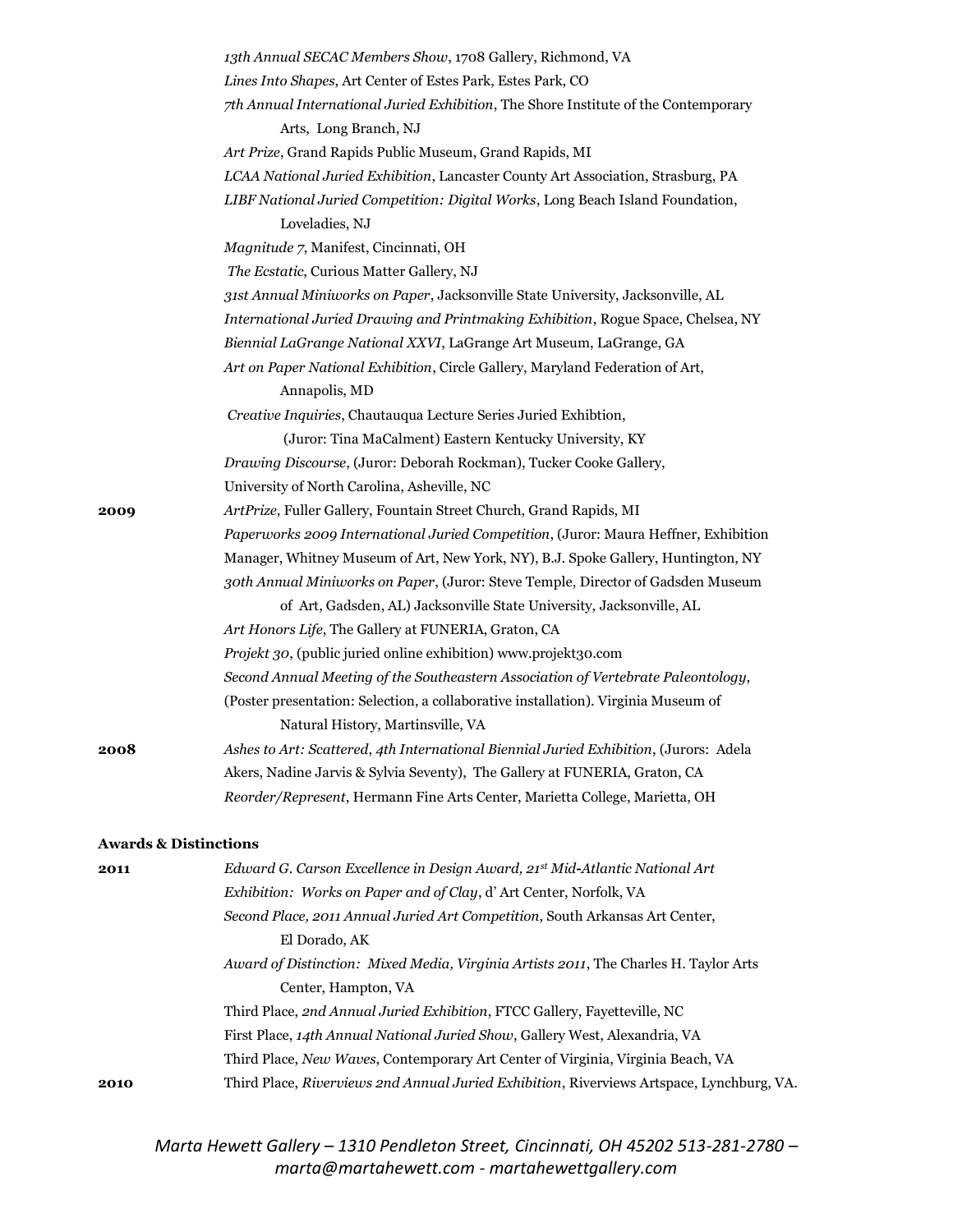|                                | Best in Show - Work on Paper, 7th Annual International Juried Exhibition,                                                                            |
|--------------------------------|------------------------------------------------------------------------------------------------------------------------------------------------------|
|                                | The Shore Institute of the Contemporary Arts, Long Branch, NJ                                                                                        |
|                                | Best in Show, LIBF National Juried Competition: Digital Works,                                                                                       |
|                                | Long Beach Island Foundation, Loveladies, NJ                                                                                                         |
|                                | Best in Show, LCAA National Juried Exhibition, Lancaster County Art Association, Strasburg, PA                                                       |
|                                | Presidential Purchase Award, 31st Annual Miniworks on Paper, Jacksonville State                                                                      |
|                                | University, Jacksonville, AL                                                                                                                         |
| 2009                           | Best of Show, 30th Annual Miniworks on Paper, Jacksonville State University,<br>Jacksonville, AL                                                     |
|                                | Virginia Tech College of Architecture & Urban Studies Creative Achievement Award                                                                     |
|                                | (in recognition for Revo-Over), Virginia Tech, Blacksburg, VA                                                                                        |
| 2008                           | Institute for Society, Culture and Environment: Digital Arts Research Collective                                                                     |
|                                | Summer Development Program Grant, Tech, Blacksburg, VA                                                                                               |
| <b>Professional Experience</b> |                                                                                                                                                      |
| 2006-Present                   | Area Coordinator, Foundations of Art and Design, School of Visual Arts, Virginia Tech,                                                               |
|                                | Blacksburg, VA                                                                                                                                       |
| 2004-Present                   | Assistant Professor of Studio Arts, School of Visual Art, Virginia Tech, Blacksburg, VA                                                              |
| 2003-04                        | Teaching Assistant, Savannah College of Art and Design, Savannah, GA                                                                                 |
| 2003-04                        | President, Alexander Art Forum, Savannah College of Art and Design, Savannah, GA                                                                     |
| 1997-2002                      | Engraving Division Manager/Laser Technician, Hightech Signs, Charlottesville, VA                                                                     |
| 1994-1996                      | Studio Assistant, Armenius Mnazakanian, Arlington, MA                                                                                                |
| <b>Bibliography</b>            |                                                                                                                                                      |
| 2014                           | This Artist's Incredibly Intricate Laser Cut Paper Sculptures are a Feast for the Eyes, Dominique<br>Mosbergen, The Huffington Post, August 11, 2014 |
| 2012                           | Dimensions: Devotion to Detail at Marta Hewett, Fran Watson, AEQAI, January 23,                                                                      |
|                                | Cincinnati, OH http://aeqai.com/main/2012/01/dimensions-devotion-to-detail-<br>at-marta-hewitt/                                                      |
| 2011                           | Newest JSU Exhibit Features Husband and Wife, Hervey Folsom, The Anniston Star,                                                                      |
|                                | Anniston, AL, http://www.annistonstar.com/view/full_story/16118075/article-                                                                          |
|                                | Newest-JSU-exhibit-features-husband-and-wife?instance=home_lifestyle,                                                                                |
|                                | October 21,2011.                                                                                                                                     |
|                                | Art of Paper Unfolds at Courthouse Galleries, Newport News Dailypress, Newsport News,                                                                |
|                                | VA, http://articles.dailypress.com/2011-07-15/entertainment/dp-fea-mark-0717-                                                                        |
|                                | 20110715_1_robert-j-lang-paper-origami, July 15, 2011.                                                                                               |
|                                | Local Galleries Focus on Elevating Standards, Somi Martin, Up and Coming Weekly.com,                                                                 |
|                                | http://upandcomingweekly.com/content/view/1274/27/, March 27, 2011.                                                                                  |
|                                | ARCH. Exploring Made Space/Selections from the INDA 6, Manifest Volume 52                                                                            |
|                                | (Exhibition Catalogue), 2011 Manifest Press, Manifest Creative Research Gallery                                                                      |
|                                | and Drawing Center, Cincinnati, OH                                                                                                                   |

*Marta Hewett Gallery – 1310 Pendleton Street, Cincinnati, OH 45202 513-281-2780 – marta@martahewett.com - martahewettgallery.com*